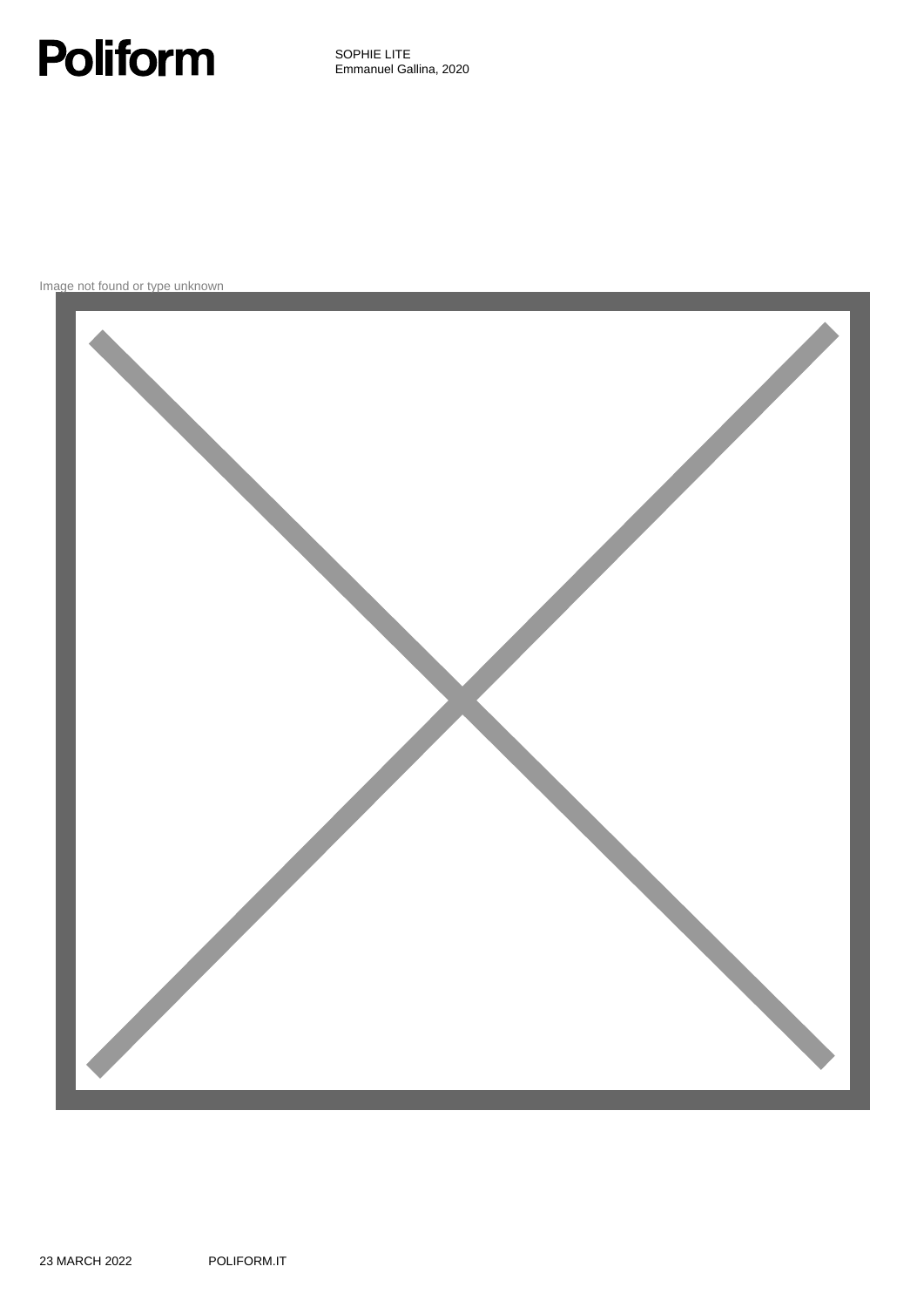![](_page_1_Picture_0.jpeg)

| <b>DESCRIPTION</b> |                                                                                              |
|--------------------|----------------------------------------------------------------------------------------------|
| Type               | Tabouret                                                                                     |
| <b>Structure</b>   | Bois massif                                                                                  |
| Assise/dossier     | Pièces en polyuréthane souple de différentes densités et pièces en polyuréthane souple moulé |
| Premier revêtement | Fibre de polyester                                                                           |
| Revêtement final   | Tissu ou cuir amovible                                                                       |
| Repose-pieds       | Métal peint                                                                                  |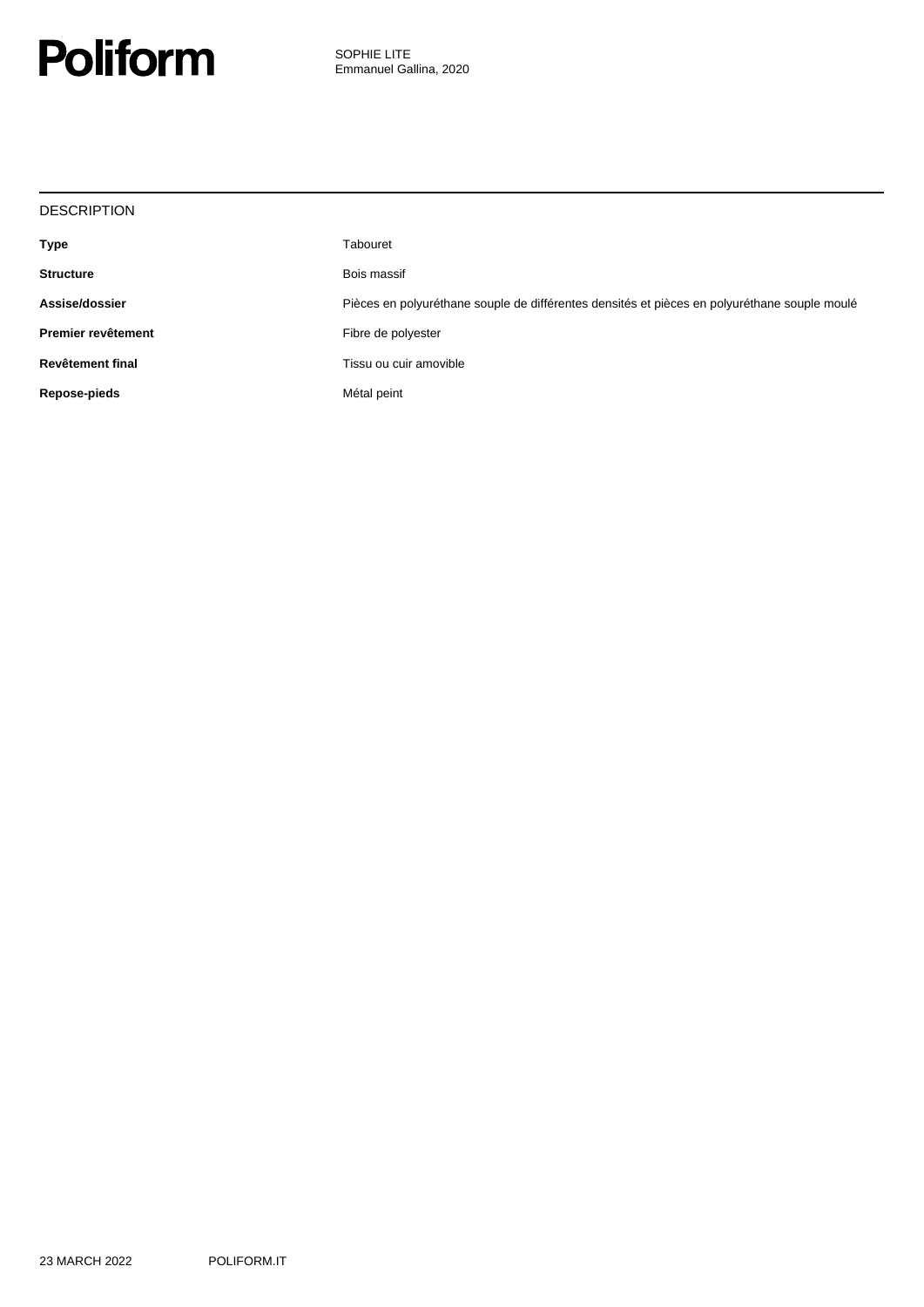![](_page_2_Picture_0.jpeg)

#### DIMENSIONS

#### **Sgabello basso**

**Image not found or type unknown**

![](_page_2_Picture_5.jpeg)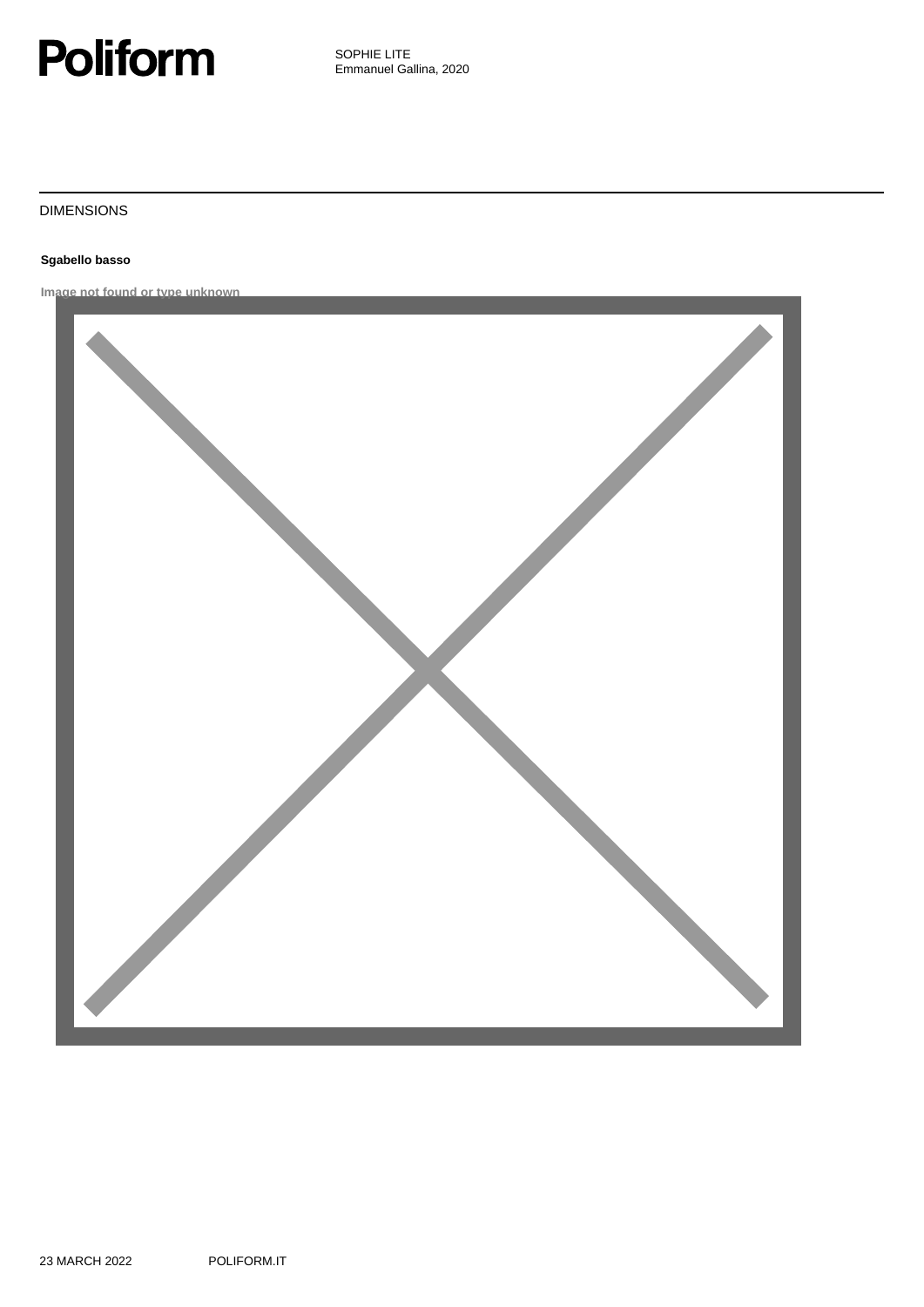![](_page_3_Picture_0.jpeg)

**Sgabello alto**

![](_page_3_Picture_3.jpeg)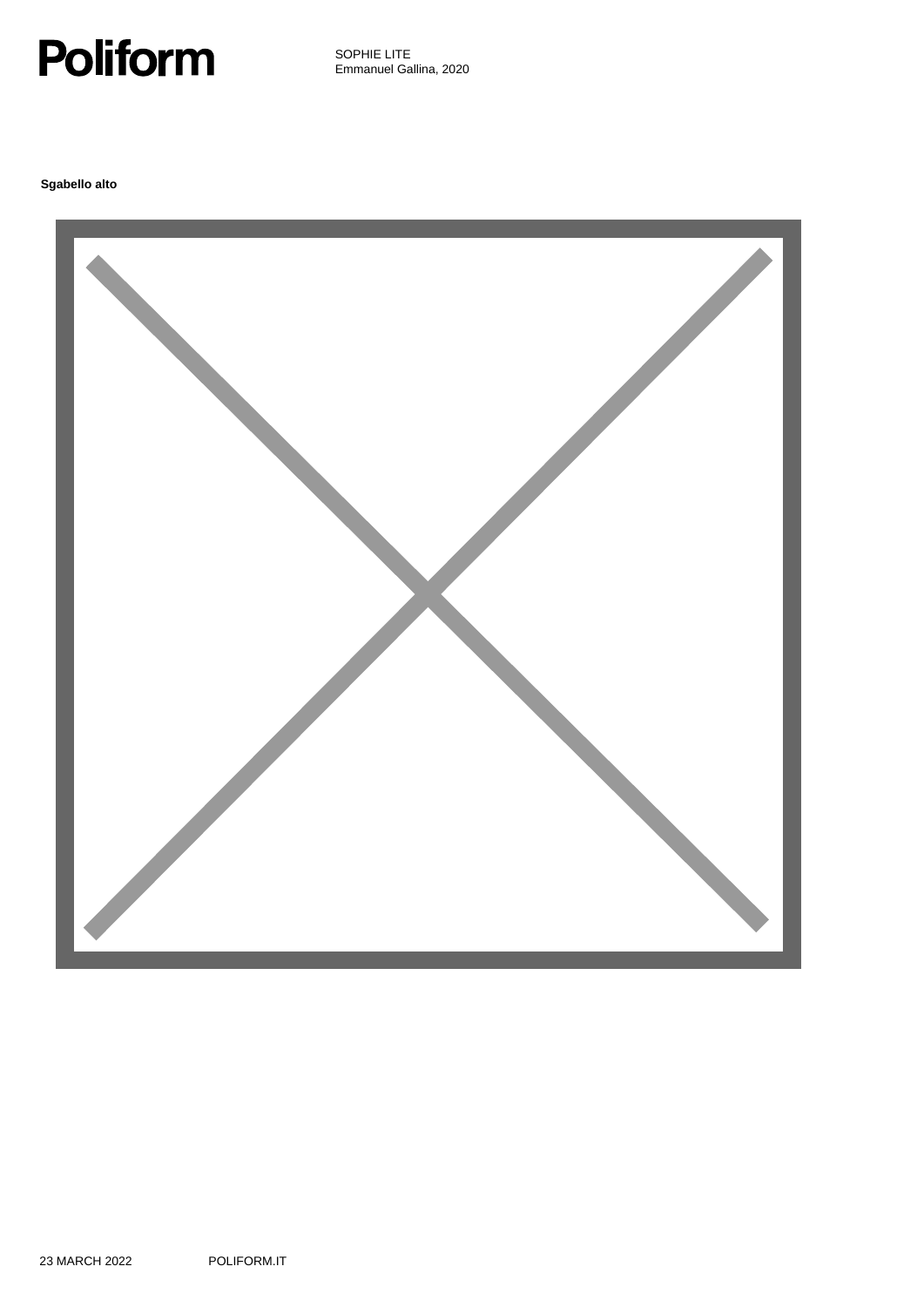![](_page_4_Picture_0.jpeg)

# FINITIONS DE L'ASSISE ET DU DOSSIER

## **Tessuti**

![](_page_4_Figure_4.jpeg)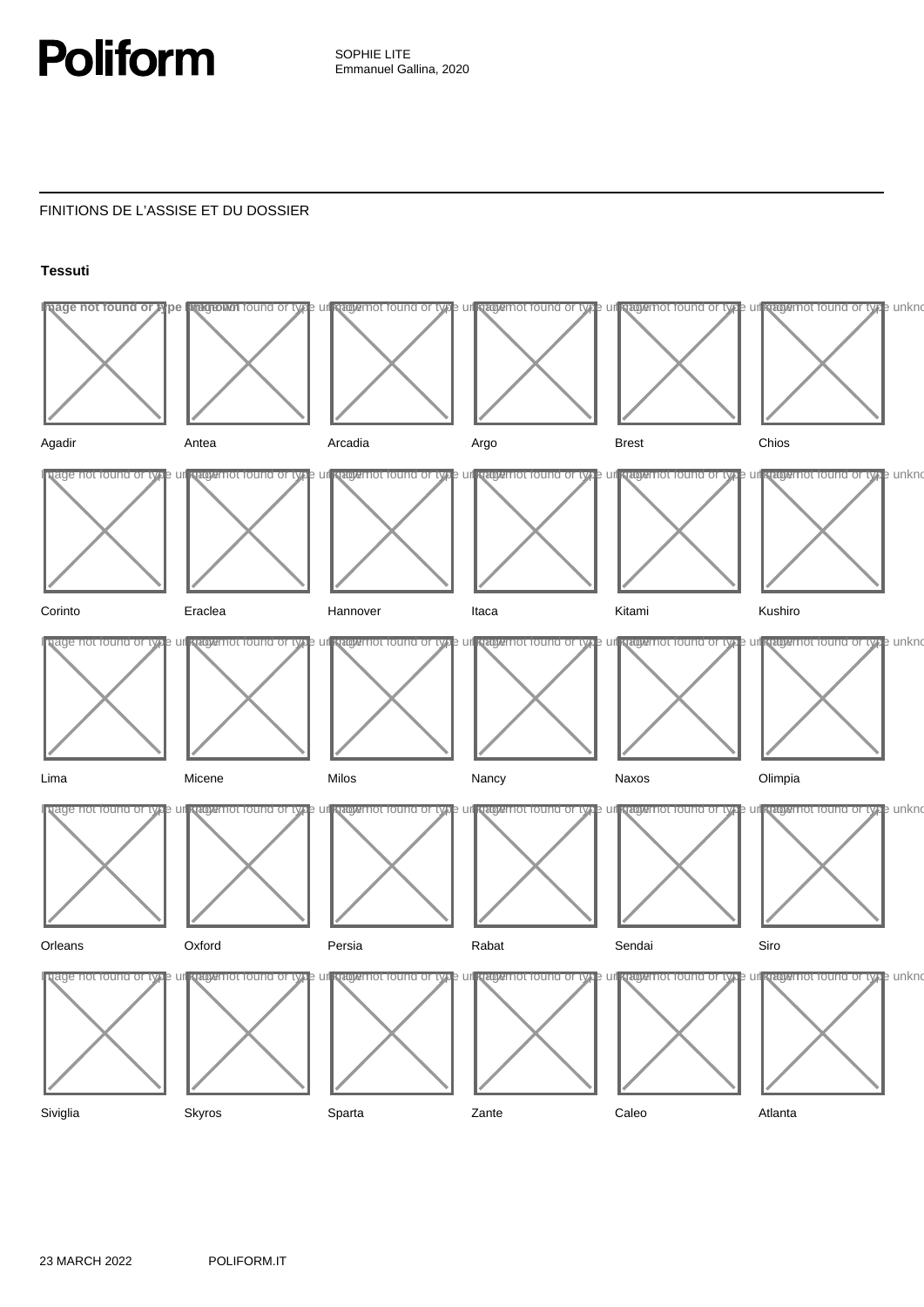![](_page_5_Picture_0.jpeg)

![](_page_5_Figure_2.jpeg)

**Pelli**

![](_page_5_Figure_4.jpeg)

## FINITIONS DE LA STRUCTURE

## **Essenza**

![](_page_5_Picture_7.jpeg)

Essence